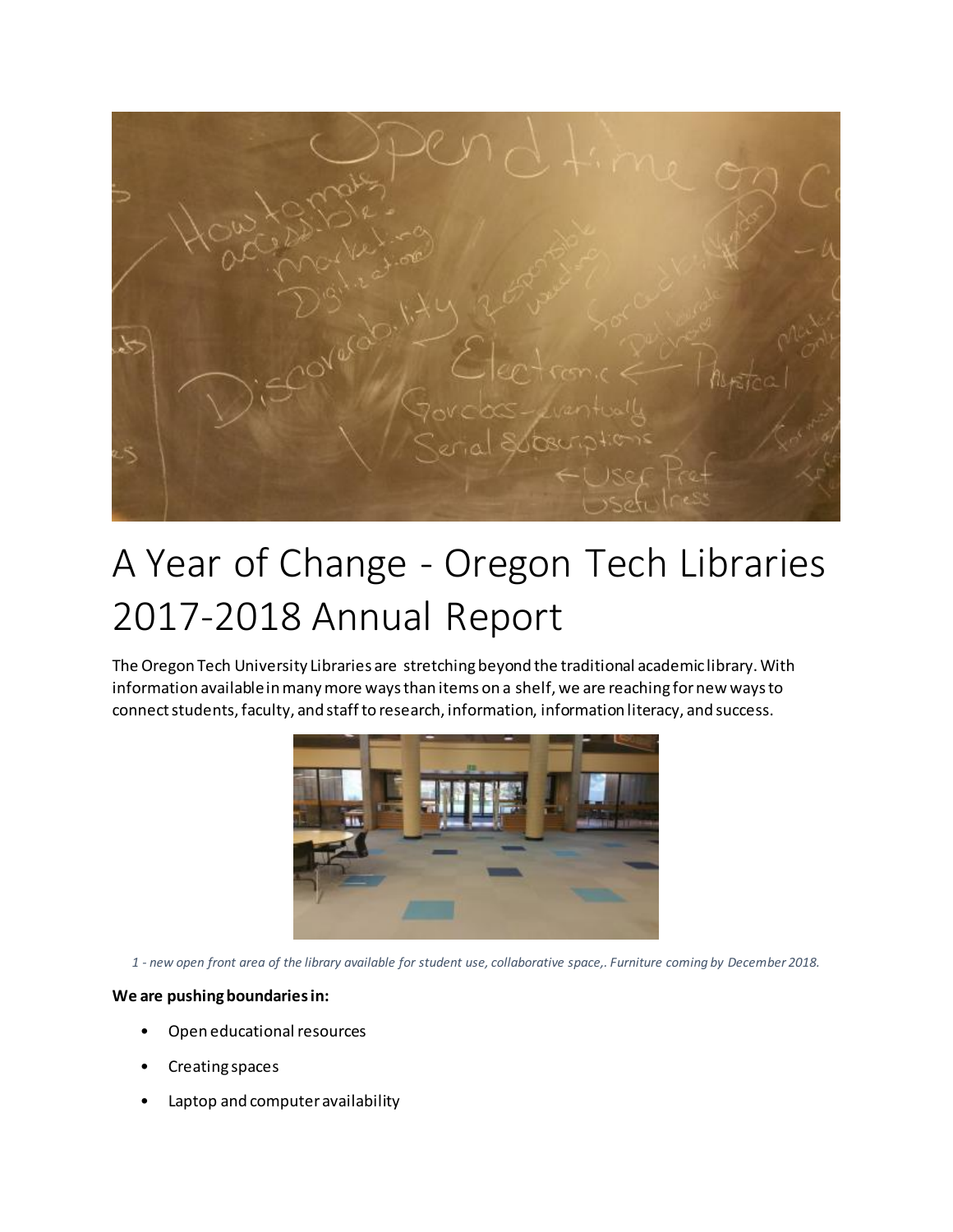- Equipment check out program
- Cultivating relevant and useful collections



*2 - Old reference space*

In 2016 The library undertook a project to combine services in Public services. This included both access services and reference. However, once combined, it left a large unstaffed desk at the entrance of the library. In April of 2018 this desk was removed, and the front area has been opened up to create more spaces for students to work, study, and collaborate.

The library gave \$10,000 to 12 faculty across many departments to create or adapt open educational resources (OER) or low cost/ no cost texts for courses. This will net future student savings. The library also participates in state wide initiatives on OERs, bringing workshops to campus, and supporting other outside funding options.



*3 - Equipment available for check out at Portland Metro campus*

The library moved beyond books. Equipment available for check out at the Portland Metro campus library includes oscilloscopes, multi-meters, radio hackers, and more. Soon available at the Klamath Falls campus library will be 20 computers to check out.